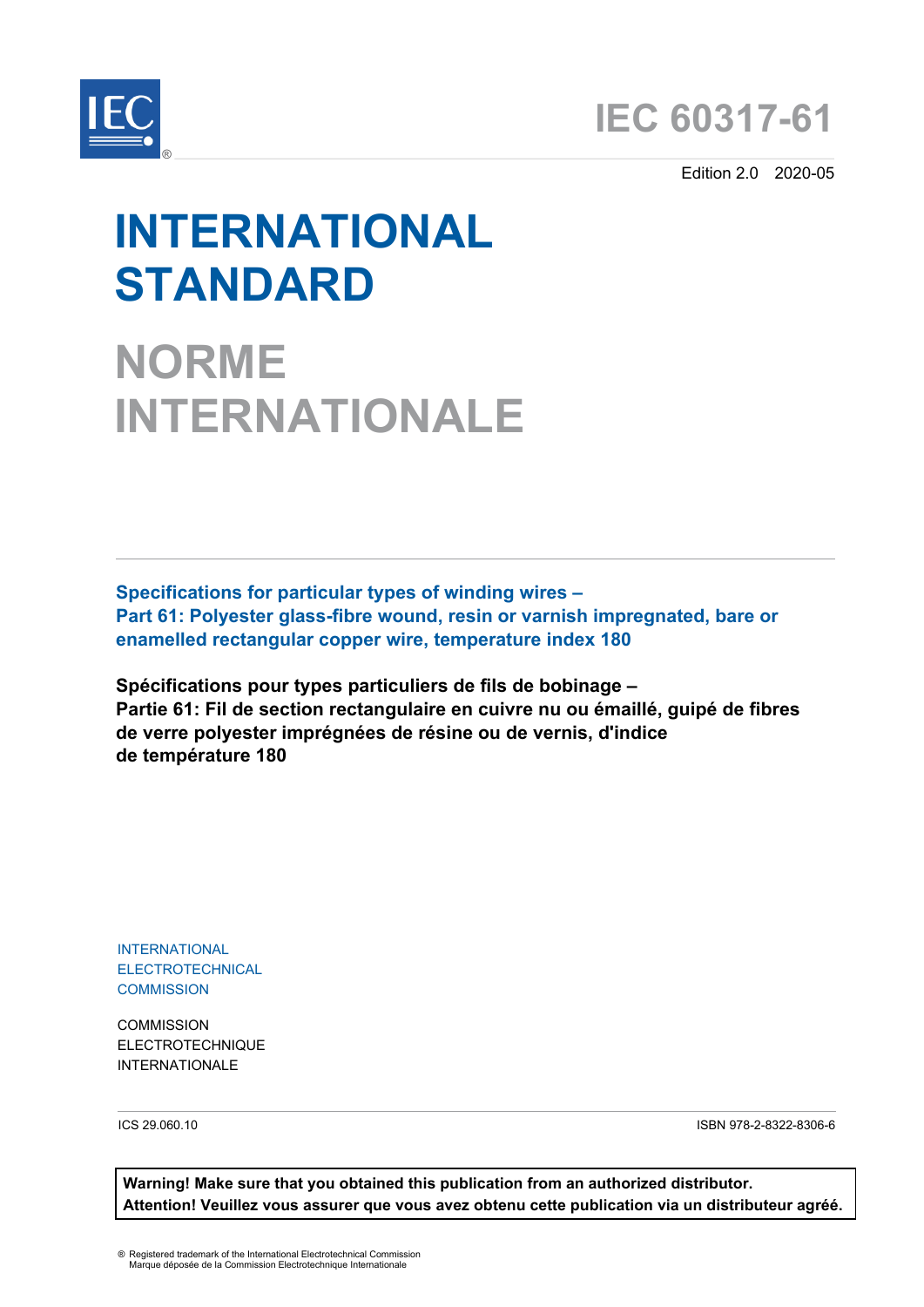# CONTENTS

| 1     |  |
|-------|--|
| 2     |  |
| 3     |  |
| 3.1   |  |
| 3.2   |  |
| 3.2.1 |  |
| 3.2.2 |  |
| 3.3   |  |
| 4     |  |
| 5     |  |
| 6     |  |
| 7     |  |
| 8     |  |
| 9     |  |
| 10    |  |
| 11    |  |
| 12    |  |
| 13    |  |
| 14    |  |
| 15    |  |
| 16    |  |
| 17    |  |
| 18    |  |
| 19    |  |
| 20    |  |
| 23    |  |
| 30    |  |
|       |  |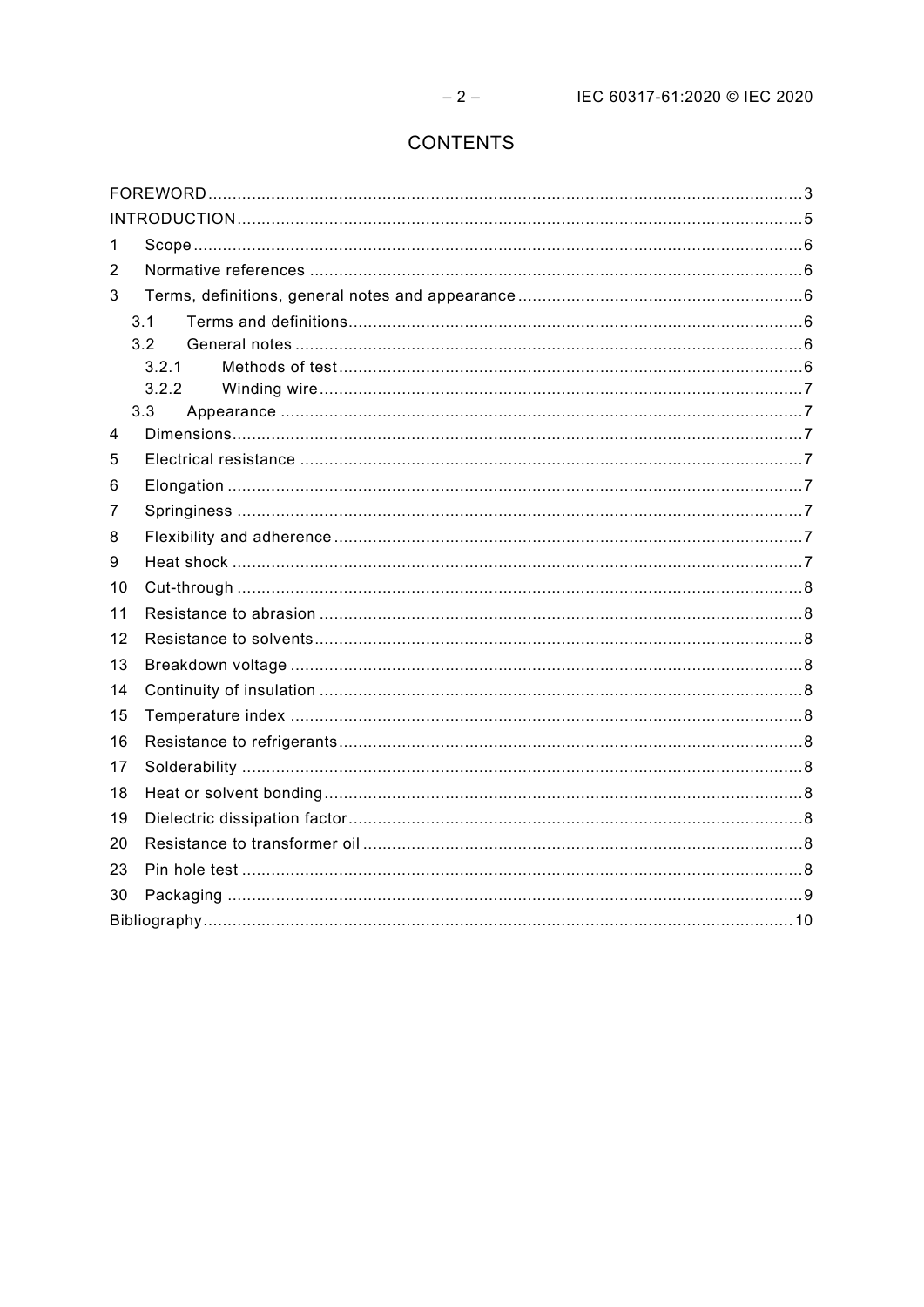## INTERNATIONAL ELECTROTECHNICAL COMMISSION

\_\_\_\_\_\_\_\_\_\_\_\_

## **SPECIFICATIONS FOR PARTICULAR TYPES OF WINDING WIRES –**

## **Part 61: Polyester glass-fibre wound, resin or varnish impregnated, bare or enamelled rectangular copper wire, temperature index 180**

## FOREWORD

- <span id="page-2-0"></span>1) The International Electrotechnical Commission (IEC) is a worldwide organization for standardization comprising all national electrotechnical committees (IEC National Committees). The object of IEC is to promote international co-operation on all questions concerning standardization in the electrical and electronic fields. To this end and in addition to other activities, IEC publishes International Standards, Technical Specifications, Technical Reports, Publicly Available Specifications (PAS) and Guides (hereafter referred to as "IEC Publication(s)"). Their preparation is entrusted to technical committees; any IEC National Committee interested in the subject dealt with may participate in this preparatory work. International, governmental and nongovernmental organizations liaising with the IEC also participate in this preparation. IEC collaborates closely with the International Organization for Standardization (ISO) in accordance with conditions determined by agreement between the two organizations.
- 2) The formal decisions or agreements of IEC on technical matters express, as nearly as possible, an international consensus of opinion on the relevant subjects since each technical committee has representation from all interested IEC National Committees.
- 3) IEC Publications have the form of recommendations for international use and are accepted by IEC National Committees in that sense. While all reasonable efforts are made to ensure that the technical content of IEC Publications is accurate, IEC cannot be held responsible for the way in which they are used or for any misinterpretation by any end user.
- 4) In order to promote international uniformity, IEC National Committees undertake to apply IEC Publications transparently to the maximum extent possible in their national and regional publications. Any divergence between any IEC Publication and the corresponding national or regional publication shall be clearly indicated in the latter.
- 5) IEC itself does not provide any attestation of conformity. Independent certification bodies provide conformity assessment services and, in some areas, access to IEC marks of conformity. IEC is not responsible for any services carried out by independent certification bodies.
- 6) All users should ensure that they have the latest edition of this publication.
- 7) No liability shall attach to IEC or its directors, employees, servants or agents including individual experts and members of its technical committees and IEC National Committees for any personal injury, property damage or other damage of any nature whatsoever, whether direct or indirect, or for costs (including legal fees) and expenses arising out of the publication, use of, or reliance upon, this IEC Publication or any other IEC Publications.
- 8) Attention is drawn to the Normative references cited in this publication. Use of the referenced publications is indispensable for the correct application of this publication.
- 9) Attention is drawn to the possibility that some of the elements of this IEC Publication may be the subject of patent rights. IEC shall not be held responsible for identifying any or all such patent rights.

International Standard IEC 60317-61 has been prepared by IEC technical committee 55: Winding wires.

This second edition cancels and replaces the first edition published in 2012. This edition constitutes a technical revision.

This edition includes the following significant technical changes with respect to the previous edition:

- a) revision of the title of the standard;
- b) revision to Clause 1, Scope;
- c) revision to the descriptions of grades of thickness of polyester glass-fibre coverings in 3.2.2.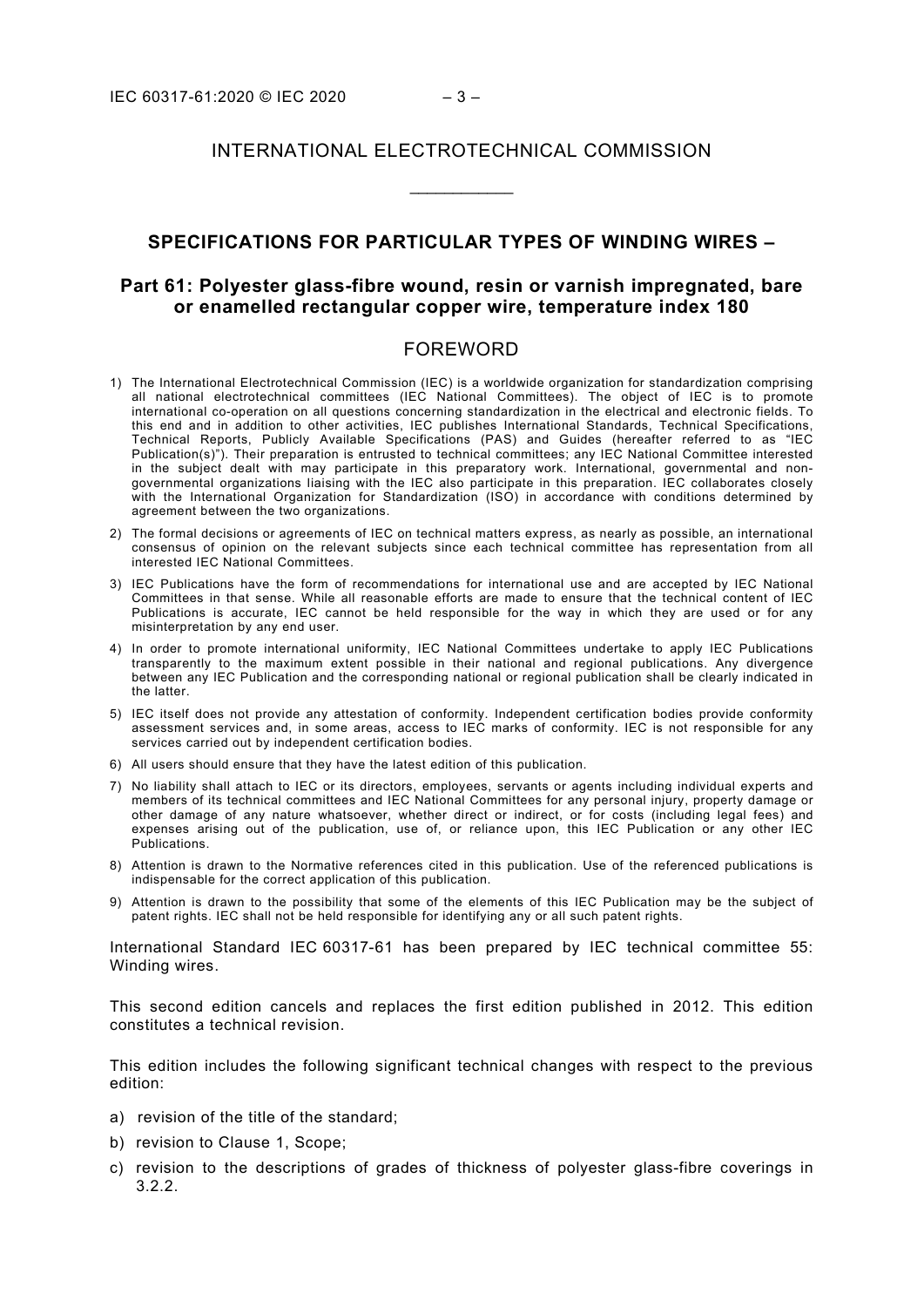The text of this International Standard is based on the following documents:

| CDV         | Report on voting |
|-------------|------------------|
| 55/1771/CDV | 55/1819/RVC      |

Full information on the voting for the approval of this International Standard can be found in the report on voting indicated in the above table.

This document has been drafted in accordance with the ISO/IEC Directives, Part 2.

This International standard is to be used in conjunction with the IEC 60317-0-8:2019.

A list of all the parts in the IEC 60317 series, published under the general title *Specifications for particular types of winding wires* can be found on the IEC website.

The numbering of clauses in this standard is not continuous from Clauses 20 and 30 in order to reserve space for possible future wire requirements prior to those for wire packaging.

The committee has decided that the contents of this document will remain unchanged until the stability date indicated on the IEC website under "http://webstore.iec.ch" in the data related to the specific document. At this date, the document will be

- reconfirmed,
- withdrawn.
- replaced by a revised edition, or
- amended.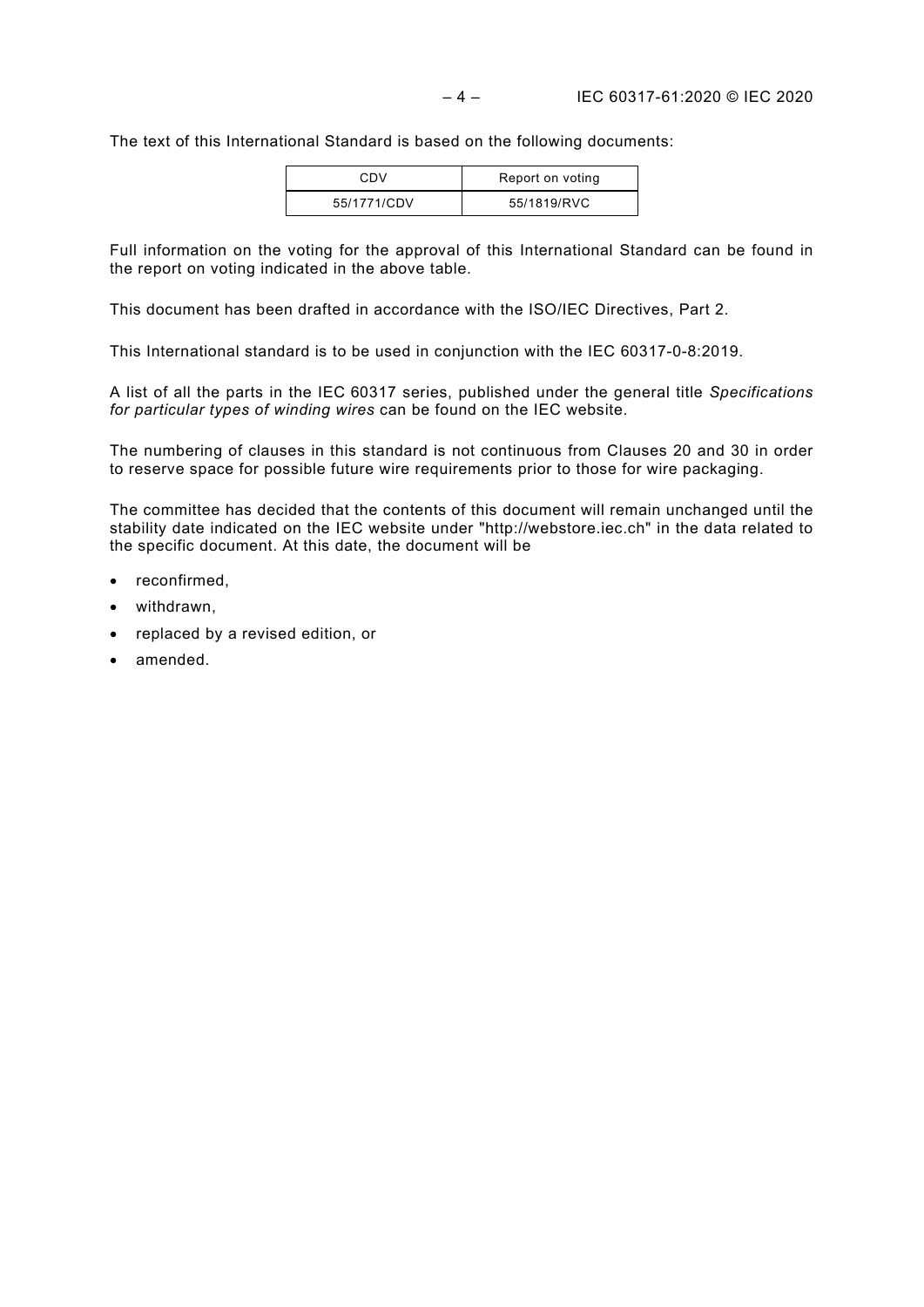# INTRODUCTION

<span id="page-4-0"></span>This Part of IEC 60317 forms an element of a series of standards which deals with insulated wires used for windings in electrical equipment. It is composed of the following series:

- 1) *Winding wires test methods* (IEC 60851 series);
- 2) *Specifications for particular types of winding wires* (IEC 60317 series);
- 3) *Packaging of winding wires* (IEC 60264 series).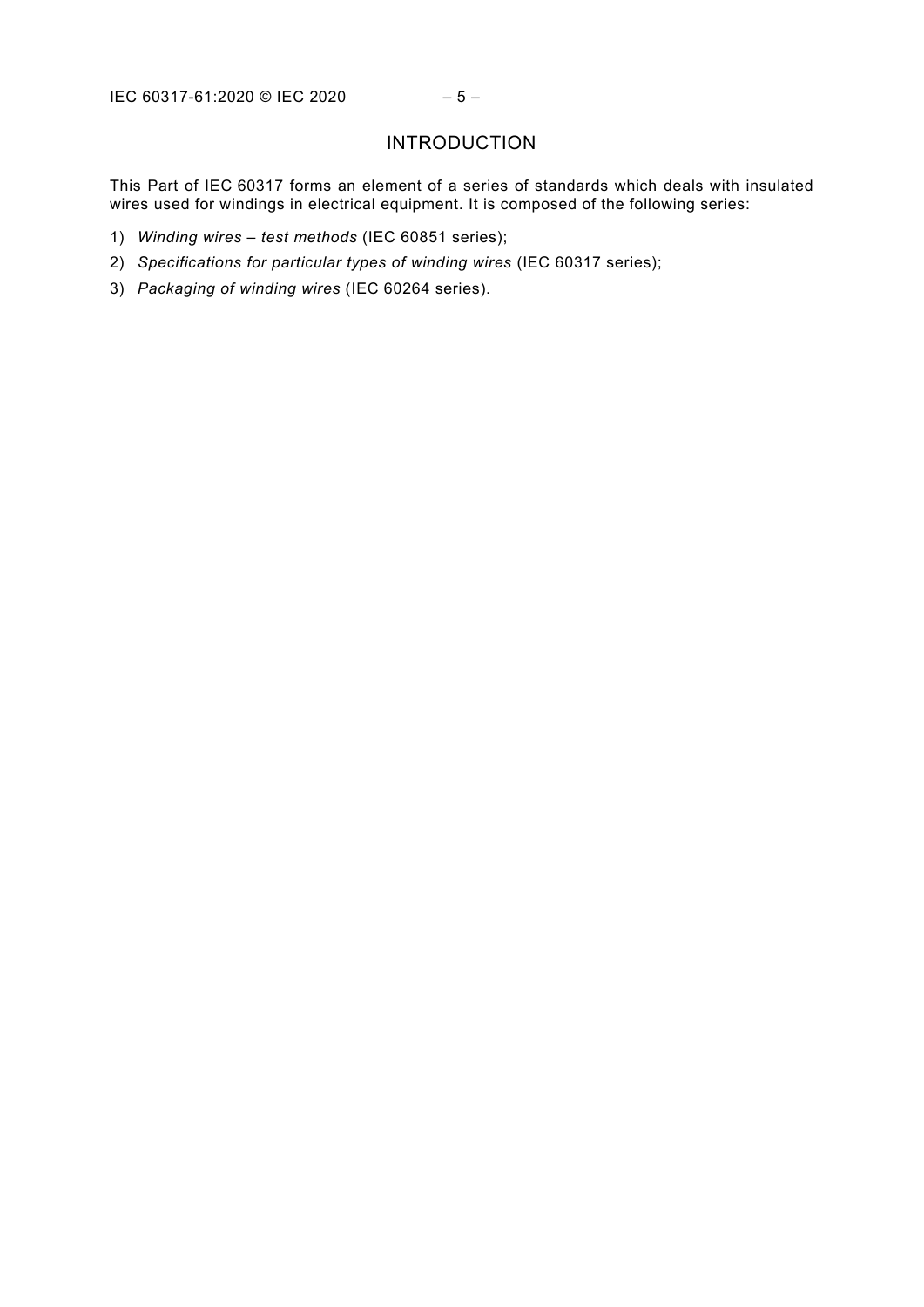## **SPECIFICATIONS FOR PARTICULAR TYPES OF WINDING WIRES –**

# **Part 61: Polyester glass-fibre wound, resin or varnish impregnated, bare or enamelled rectangular copper wire, temperature index 180**

#### <span id="page-5-0"></span>**1 Scope**

This part of IEC 60317 specifies the requirements of polyester glass-fibre wound, resin or varnish impregnated bare, grade 1 or grade 2 enamelled rectangular copper winding wires, temperature index 180. The impregnating agent can be, for instance, epoxy, polyester, or polyesterimide resin based.

NOTE For this type of wire, the heat shock test is inappropriate and therefore a heat shock temperature cannot be established. Consequently, a class based on the requirements for temperature index and heat shock temperature cannot be specified.

The range of nominal conductor dimensions covered by this document is:

- $-$  width: min. 2,0 mm max. 16,0 mm;
- thickness: min. 0,80 mm max. 5,60 mm.

The specified combinations of width and thickness as well as the specified width/thickness ratio are according to IEC 60317-0-8.

#### <span id="page-5-1"></span>**2 Normative references**

The following documents are referred to in the text in such a way that some or all of their content constitutes requirements of this document. For dated references, only the edition cited applies. For undated references, the latest edition of the referenced document (including any amendments) applies.

<span id="page-5-5"></span><span id="page-5-4"></span><span id="page-5-3"></span><span id="page-5-2"></span>IEC 60317-0-8:2019, *Specifications for particular types of winding wires – Part 0-8: General requirements – Polyester glass-fibre wound unvarnished and fused, or resin or varnish impregnated, bare or enamelled rectangular copper wire*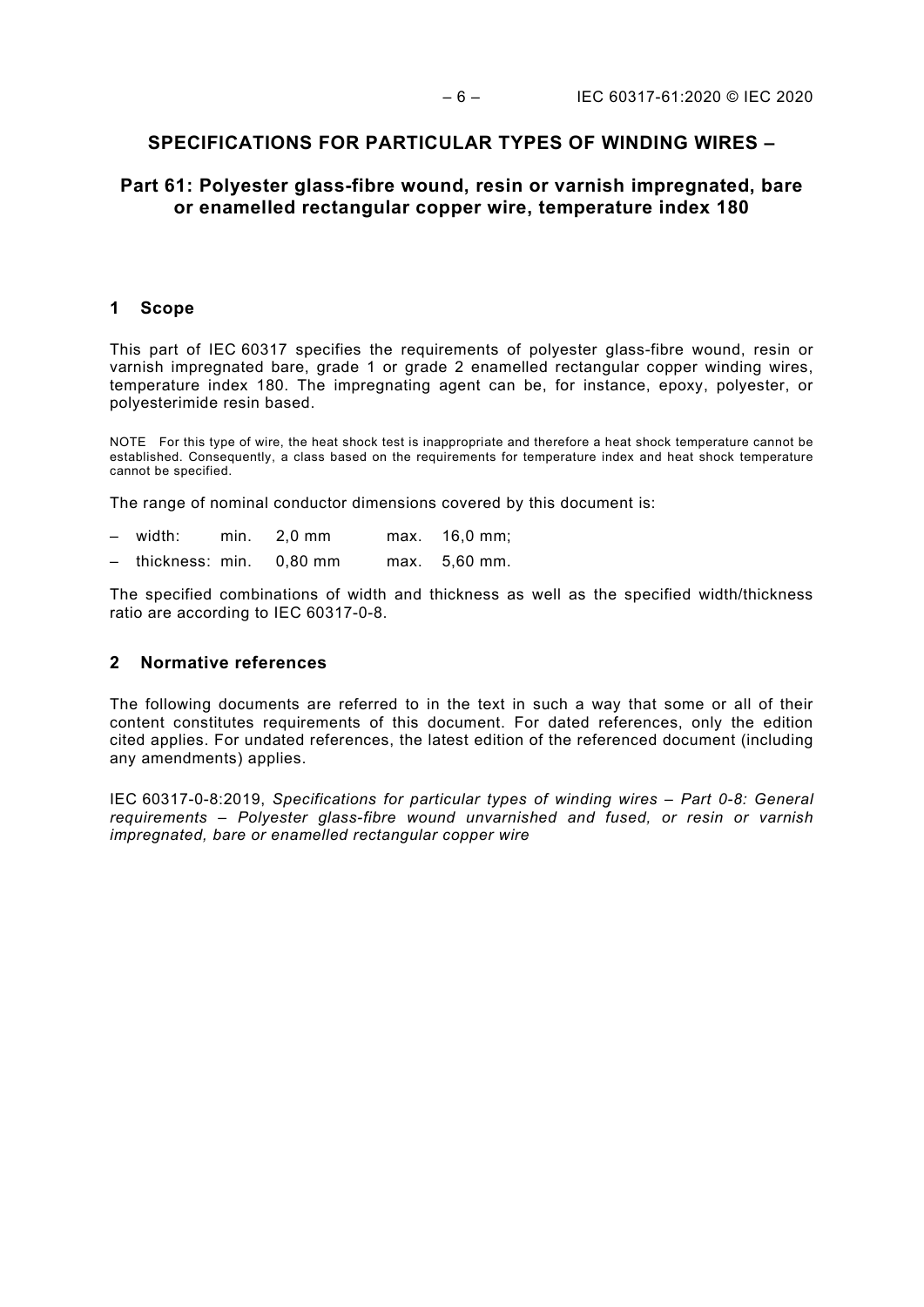# SOMMAIRE

| 1  |       |  |
|----|-------|--|
| 2  |       |  |
| 3  |       |  |
|    | 3.1   |  |
|    | 3.2   |  |
|    | 3.2.1 |  |
|    | 3.2.2 |  |
|    | 3.3   |  |
| 4  |       |  |
| 5  |       |  |
| 6  |       |  |
| 7  |       |  |
| 8  |       |  |
| 9  |       |  |
| 10 |       |  |
| 11 |       |  |
| 12 |       |  |
| 13 |       |  |
| 14 |       |  |
| 15 |       |  |
| 16 |       |  |
| 17 |       |  |
| 18 |       |  |
| 19 |       |  |
| 20 |       |  |
| 23 |       |  |
| 30 |       |  |
|    |       |  |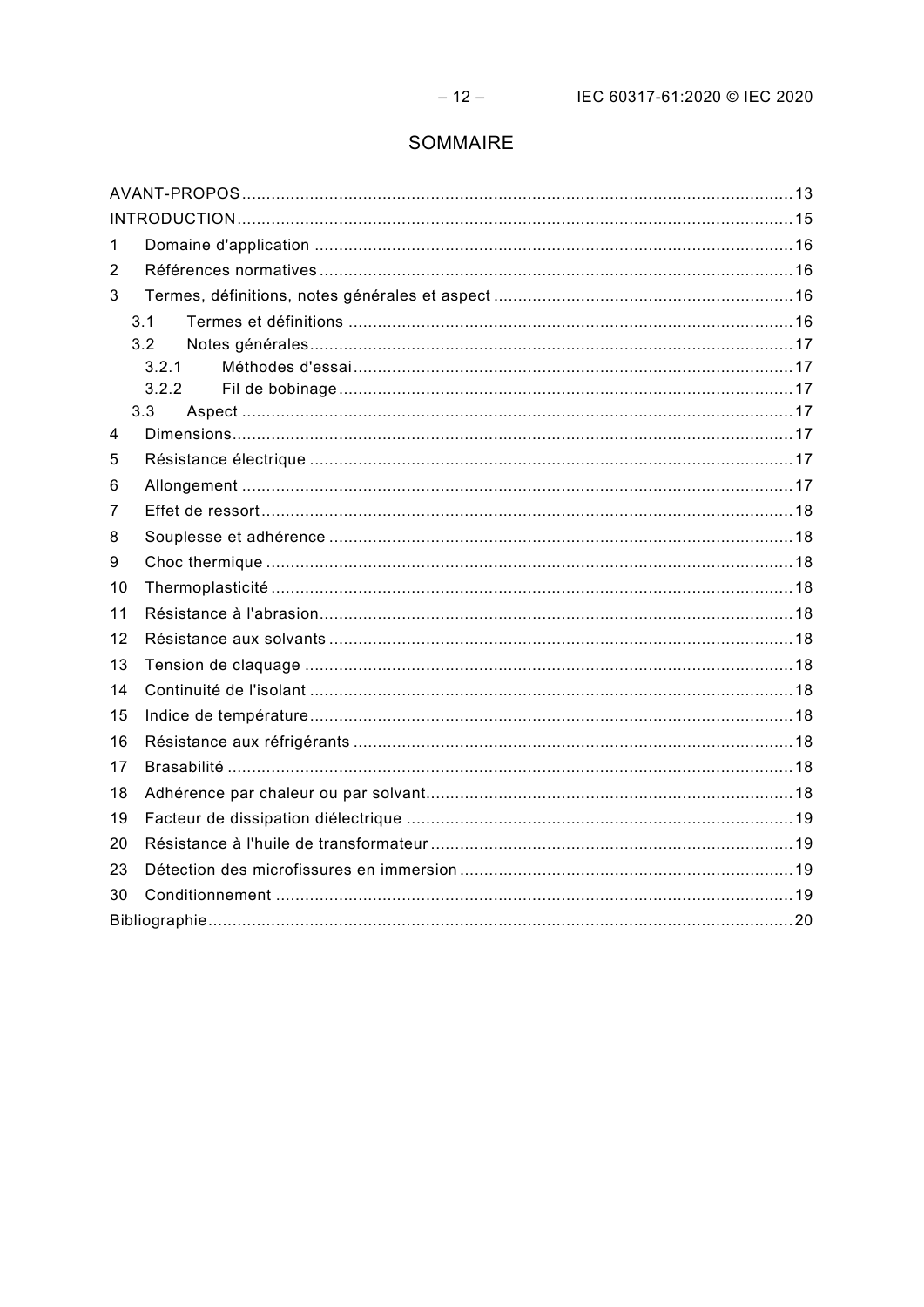# COMMISSION ÉLECTROTECHNIQUE INTERNATIONALE

\_\_\_\_\_\_\_\_\_\_\_\_

## **SPÉCIFICATIONS POUR TYPES PARTICULIERS DE FILS DE BOBINAGE –**

# **Partie 61: Fil de section rectangulaire en cuivre nu ou émaillé, guipé de fibres de verre polyester imprégnées de résine ou de vernis, d'indice de température 180**

## AVANT-PROPOS

- <span id="page-7-0"></span>1) La Commission Electrotechnique Internationale (IEC) est une organisation mondiale de normalisation composée de l'ensemble des comités électrotechniques nationaux (Comités nationaux de l'IEC). L'IEC a pour objet de favoriser la coopération internationale pour toutes les questions de normalisation dans les domaines de l'électricité et de l'électronique. A cet effet, l'IEC – entre autres activités – publie des Normes internationales, des Spécifications techniques, des Rapports techniques, des Spécifications accessibles au public (PAS) et des Guides (ci-après dénommés "Publication(s) de l'IEC"). Leur élaboration est confiée à des comités d'études, aux travaux desquels tout Comité national intéressé par le sujet traité peut participer. Les organisations internationales, gouvernementales et non gouvernementales, en liaison avec l'IEC, participent également aux travaux. L'IEC collabore étroitement avec l'Organisation Internationale de Normalisation (ISO), selon des conditions fixées par accord entre les deux organisations.
- 2) Les décisions ou accords officiels de l'IEC concernant les questions techniques représentent, dans la mesure du possible, un accord international sur les sujets étudiés, étant donné que les Comités nationaux de l'IEC intéressés sont représentés dans chaque comité d'études.
- 3) Les Publications de l'IEC se présentent sous la forme de recommandations internationales et sont agréées comme telles par les Comités nationaux de l'IEC. Tous les efforts raisonnables sont entrepris afin que l'IEC s'assure de l'exactitude du contenu technique de ses publications; l'IEC ne peut pas être tenue responsable de l'éventuelle mauvaise utilisation ou interprétation qui en est faite par un quelconque utilisateur final.
- 4) Dans le but d'encourager l'uniformité internationale, les Comités nationaux de l'IEC s'engagent, dans toute la mesure possible, à appliquer de façon transparente les Publications de l'IEC dans leurs publications nationales et régionales. Toutes divergences entre toutes Publications de l'IEC et toutes publications nationales ou régionales correspondantes doivent être indiquées en termes clairs dans ces dernières.
- 5) L'IEC elle-même ne fournit aucune attestation de conformité. Des organismes de certification indépendants fournissent des services d'évaluation de conformité et, dans certains secteurs, accèdent aux marques de conformité de l'IEC. L'IEC n'est responsable d'aucun des services effectués par les organismes de certification indépendants.
- 6) Tous les utilisateurs doivent s'assurer qu'ils sont en possession de la dernière édition de cette publication.
- 7) Aucune responsabilité ne doit être imputée à l'IEC, à ses administrateurs, employés, auxiliaires ou mandataires, y compris ses experts particuliers et les membres de ses comités d'études et des Comités nationaux de l'IEC, pour tout préjudice causé en cas de dommages corporels et matériels, ou de tout autre dommage de quelque nature que ce soit, directe ou indirecte, ou pour supporter les coûts (y compris les frais de justice) et les dépenses découlant de la publication ou de l'utilisation de cette Publication de l'IEC ou de toute autre Publication de l'IEC, ou au crédit qui lui est accordé.
- 8) L'attention est attirée sur les références normatives citées dans cette publication. L'utilisation de publications référencées est obligatoire pour une application correcte de la présente publication.
- 9) L'attention est attirée sur le fait que certains des éléments de la présente Publication de l'IEC peuvent faire l'objet de droits de brevet. L'IEC ne saurait être tenue pour responsable de ne pas avoir identifié de tels droits de brevets et de ne pas avoir signalé leur existence.

La Norme Internationale IEC 60317-61 a été établie par le comité d'études 55 de l'IEC: Fils de bobinage.

Cette deuxième édition annule et remplace la première édition parue en 2012. Cette édition constitue une révision technique.

Cette édition inclut les modifications techniques majeures suivantes par rapport à l'édition précédente:

- a) révision du titre de la norme;
- b) révision de l'Article 1, Domaine d'application;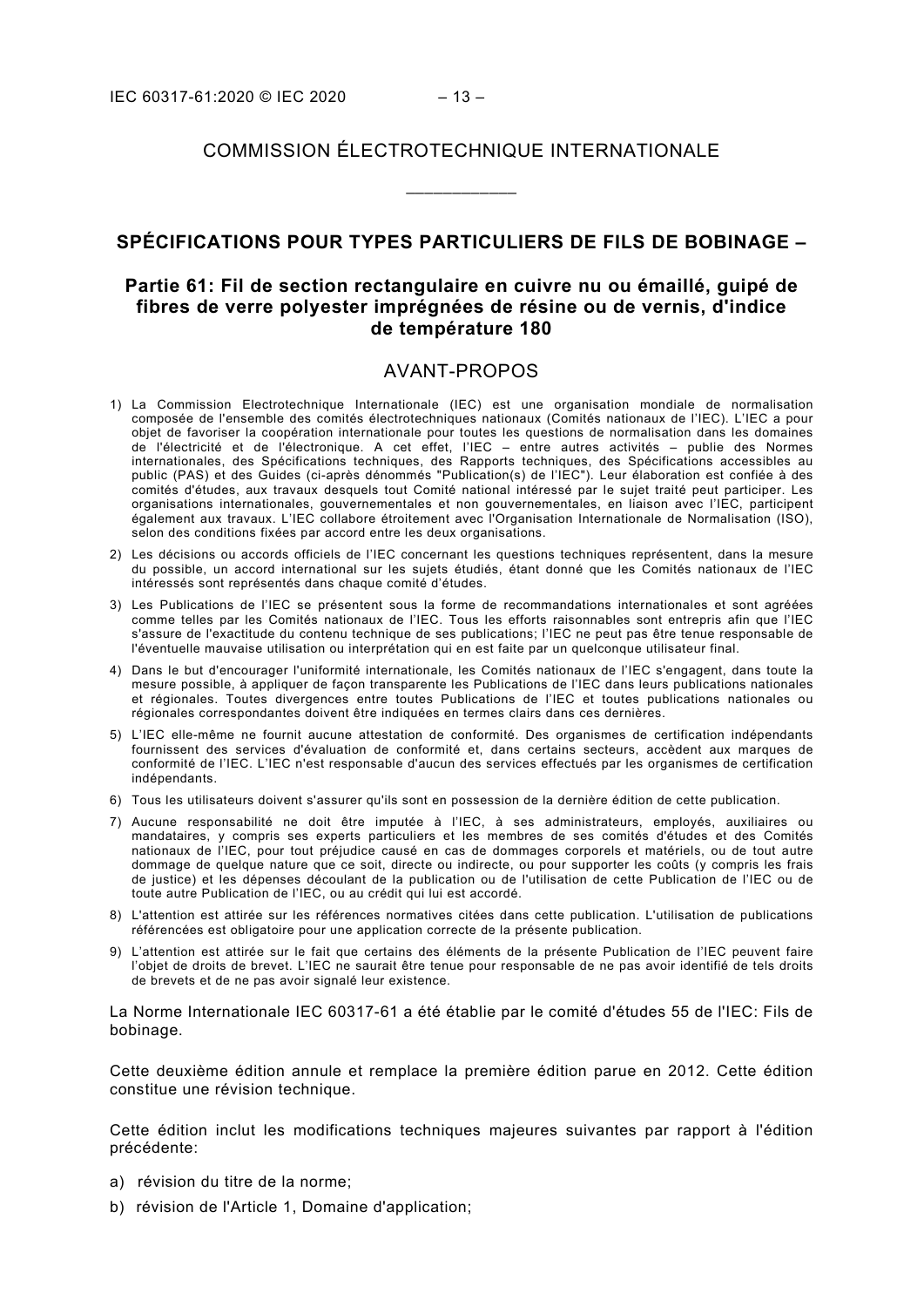c) révision des descriptions des grades d'épaisseur des revêtements en fibre de verre en 3.2.2.

Le texte de cette Norme internationale est issu des documents suivants:

| CDV         | Rapport de vote |
|-------------|-----------------|
| 55/1771/CDV | 55/1819/RVC     |

Le rapport de vote indiqué dans le tableau ci-dessus donne toute information sur le vote ayant abouti à l'approbation de cette Norme internationale.

Ce document a été rédigé selon les Directives ISO/IEC, Partie 2.

La présente Norme internationale doit être utilisée conjointement avec l'IEC 60317‑0‑8:2019.

Une liste de toutes les parties de la série IEC 60317, publiées sous le titre général *Spécifications pour types particuliers de fils de bobinage*, peut être consultée sur le site web de l'IEC.

La numérotation des articles dans la présente norme n'est pas continue entre les Articles 20 et 30 afin de permettre l'introduction d'éventuelles futures exigences concernant les fils avant celles concernant le conditionnement des fils.

Le comité a décidé que le contenu de ce document ne sera pas modifié avant la date de stabilité indiquée sur le site web de l'IEC sous "http://webstore.iec.ch" dans les données relatives au document recherché. A cette date, le document sera

- reconduit,
- supprimé,
- remplacé par une édition révisée, ou
- amendé.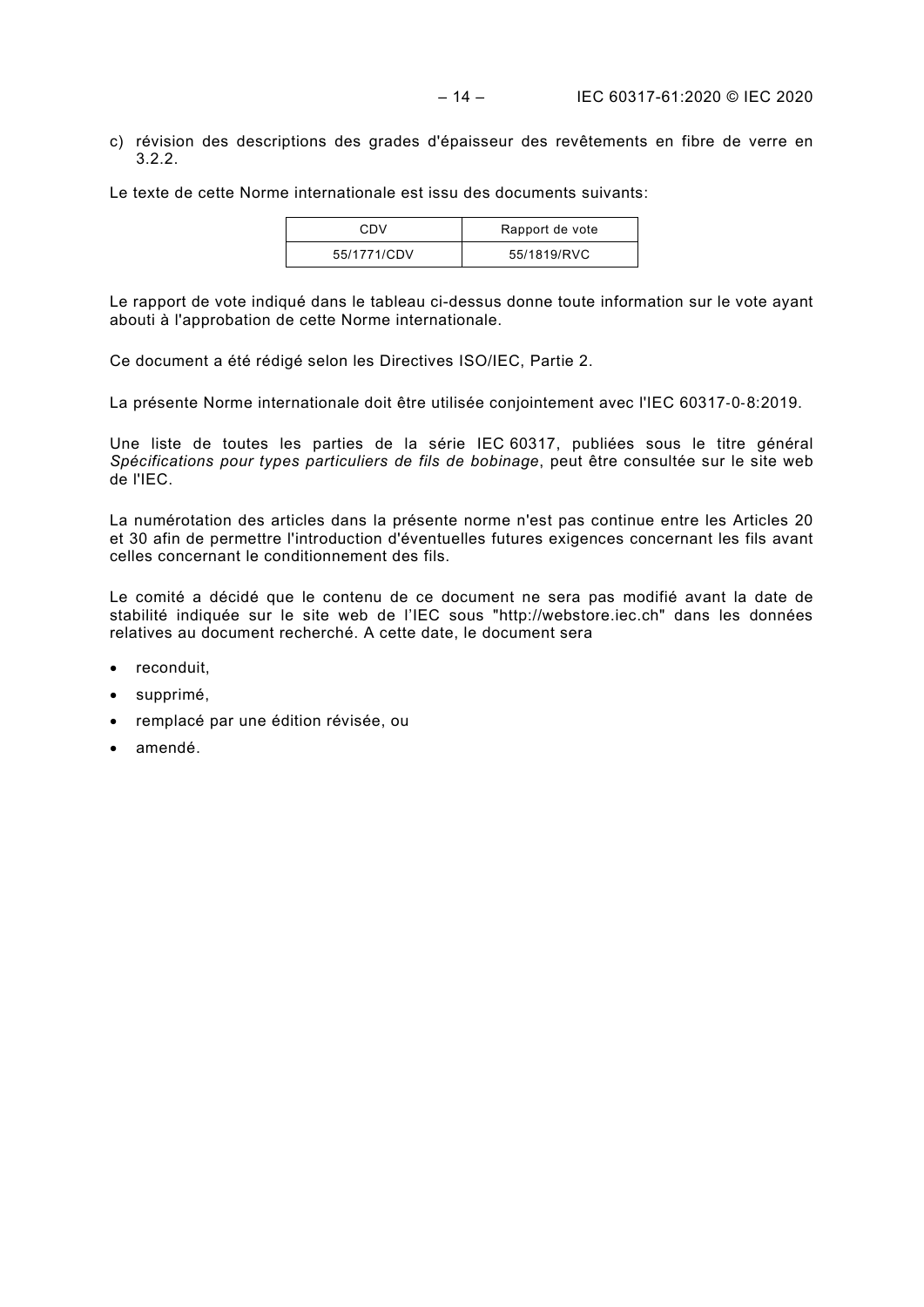# INTRODUCTION

<span id="page-9-0"></span>La présente partie de l'IEC 60317 appartient à une série de normes traitant des fils isolés utilisés pour les enroulements des appareils électriques. L'ensemble est composé des trois séries de normes suivantes:

- 1) *Fils de bobinage Méthodes d'essai* (série IEC 60851);
- 2) *Spécifications pour types particuliers de fils de bobinage* (série IEC 60317);
- 3) *Conditionnement des fils de bobinage* (série IEC 60264).